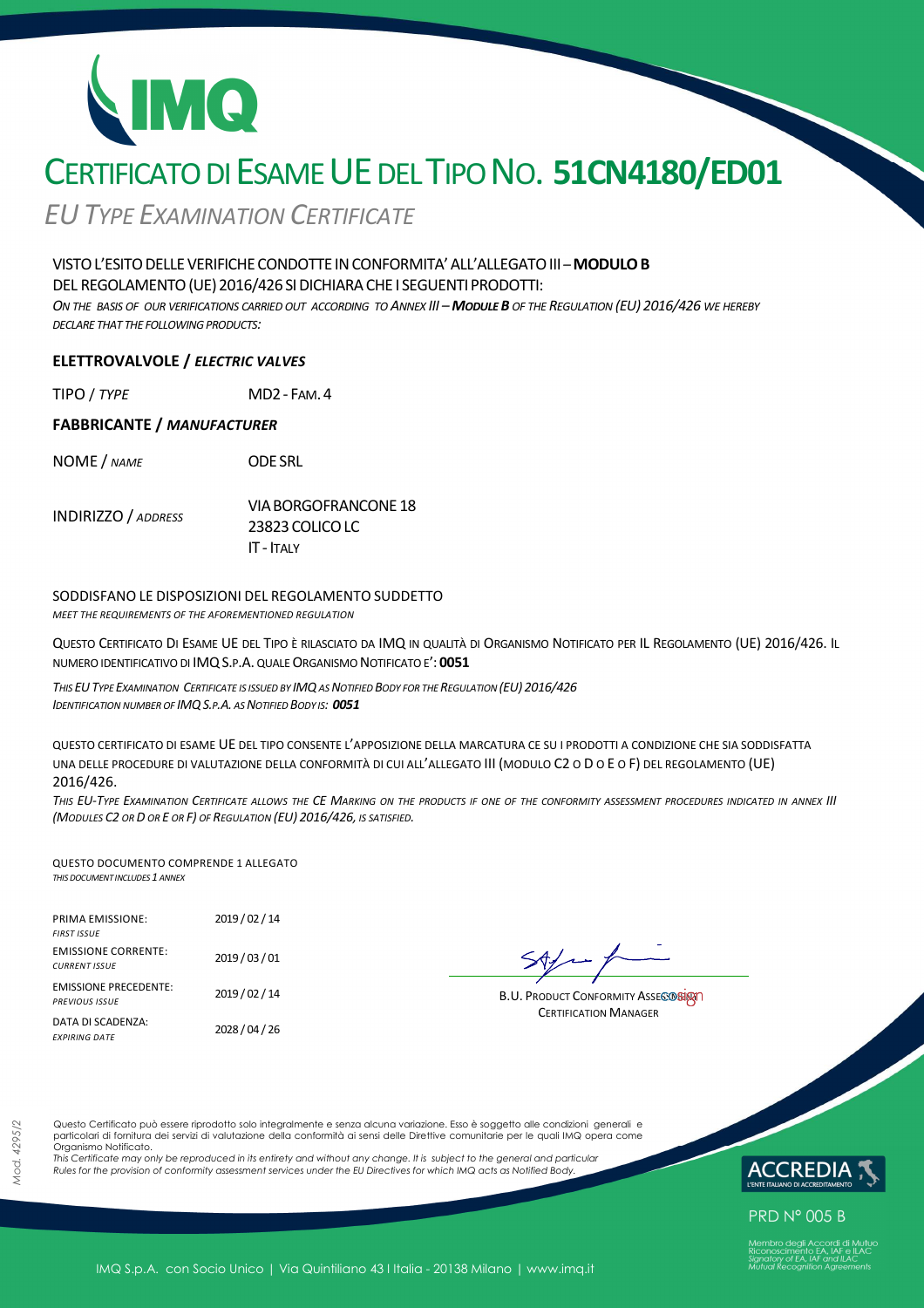

Rea Milano 1595884 Registro Imprese Milano 12898410159 C F /P I. 12898410159 Capitale Sociale € 4.000.000

**SN.T0001W** 

 $CF$ 

**Allegato al Certificato di Esame CE/UE di Tipo Annex to EC/EU Type Examination Certificate**

Prima emissione | First issue 2019-02-14 Emissione corrente | Current issue 2019-03-01 Emissione precedente | Previous issue 2019-02-14

### **Prodotto | Product**

## **Elettrovalvole Electric valves**

**ODE SRL VIA BORGOFRANCONE 18 23823 COLICO LC IT - Italy**

#### **Costruito presso (sito produttivo) | Manufactured at (factory location)**

PI.S0007B

#### **Norme Standards**

**Marcatura | Marking**

 $\epsilon$ 

EN 161:2011 + A3:2013 EN 161:2011 + A3:2013

**Rapporti | Test Reports**

CG18-0023467-18

#### **Caratteristiche tecniche | Technical characteristics**

|                                                                                            | $Tipo / Type$ MD2 - Fam. 4                                                               |
|--------------------------------------------------------------------------------------------|------------------------------------------------------------------------------------------|
| Diametro nominale   Nominal diameter DN 15 - 20 - 25 - 32 - 40 - 50                        |                                                                                          |
| Numero di vie   Number of outlets 1                                                        |                                                                                          |
|                                                                                            | Tipi di gas utilizzabili / Types of gas used I, II e III famiglia / I, II and III family |
| Pressione min/max d'impiego   Working minimum/maximum 0-500 mbar / 0-1 bar<br>pressure     |                                                                                          |
| Temperatura min/max d'impiego   Working $-20$ °C - $+60$ °C<br>minimum/maximum temperature |                                                                                          |
| Gruppo   Group 2                                                                           |                                                                                          |
| Classe della valvola   Valve class A                                                       |                                                                                          |
| Grado di protezione IP   IP degree of protection <b>IP65</b>                               |                                                                                          |

#### **Articoli (con dettagli) | Articles (with details)**

AR.T000MS

| Marca / Trade mark ODE                                                   |                                                                                       |
|--------------------------------------------------------------------------|---------------------------------------------------------------------------------------|
|                                                                          | Modello   Model Tipo   Type MD2 - Fam. 4                                              |
|                                                                          | Raccordo d'entrata / Inlet gas connection Filettato o flangiato / Threaded or flanged |
|                                                                          | Raccordo d'uscita / Outlet gas connection Filettato o flangiato / Threaded or flanged |
|                                                                          | Potenza assorbita   Rated input Da   From 12 a   to 89 VA                             |
| Classe di costruzione elettrica   Electrical constructional class        |                                                                                       |
| Tipo di alimentazione elettrica   Type of electrical supply <b>AC/DC</b> |                                                                                       |
| Frequenza / Frequency 50/60Hz                                            |                                                                                       |
|                                                                          | Tensione nominale   Rated voltage 12 VAC/DC; 24 VAC/DC; 110 VAC; 230 VAC              |

#### **Ulteriori informazioni |Additional Information**

Il livello di SIL della elettrovalvola stand-alone è SIL 2; quando vengono installate due elettrovalvole in serie e il relativo controllo tenuta (Valve Proving System), certificato secondo EN 1643, il livello raggiunto è SIL 3, così come indicato sulla norma EN 676:2008.

L'elettrovalvola ha livello di PL d.

Le elettrovalvole flangiate possono avere flange ANSI.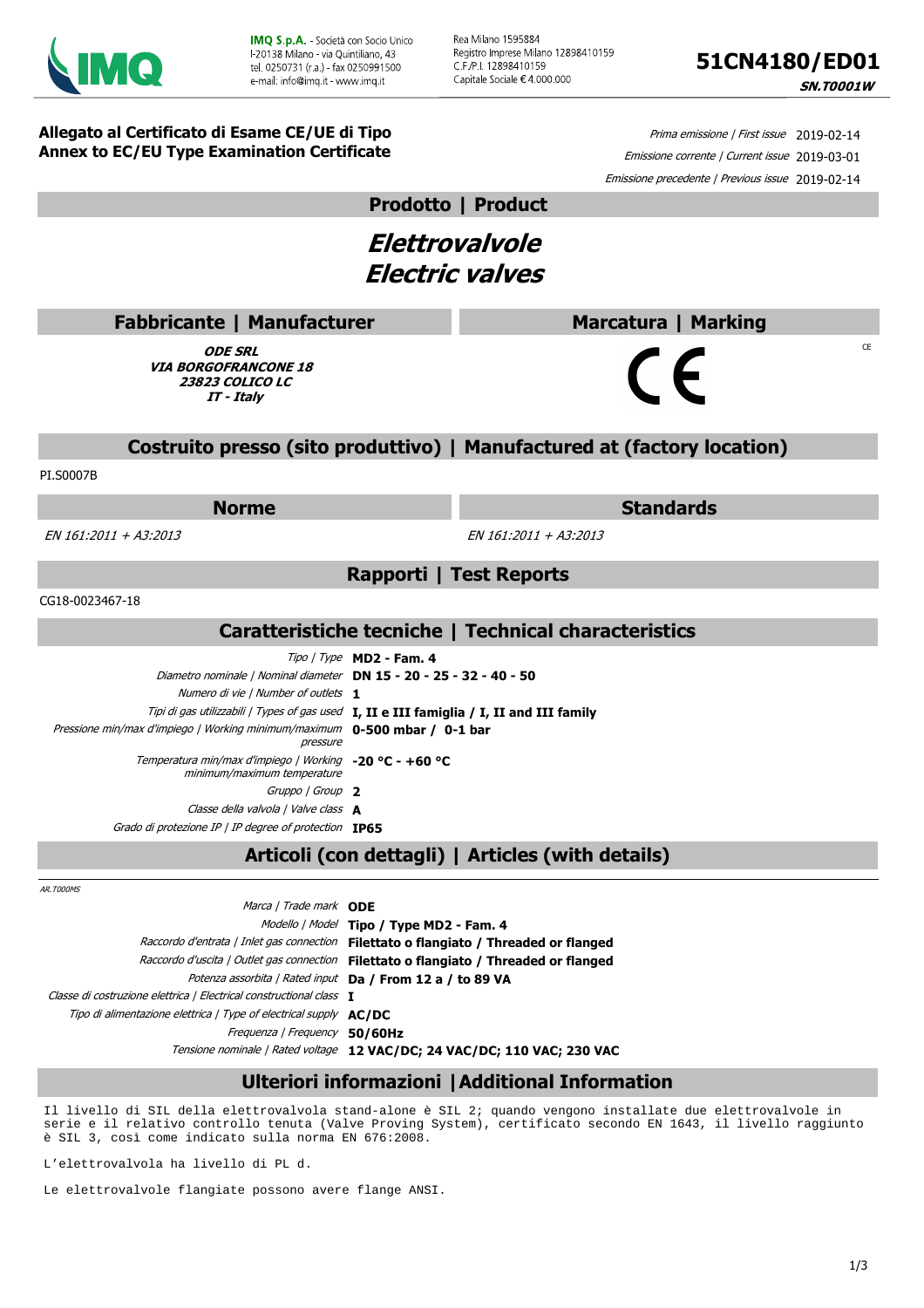

**SN.T0001W** 

#### **Allegato al Certificato di Esame CE/UE di Tipo Annex to EC/EU Type Examination Certificate**

Prima emissione | First issue 2019-02-14

Emissione corrente | Current issue 2019-03-01

Emissione precedente | Previous issue 2019-02-14

Modello MD2… : apertura rapida.

Le versioni con Energy Saving Circuit hanno assorbimenti vari, per i dettgli vedere l'elenco modelli.

Per i modelli senza regolazioni: su richiesta del costruttore la prova di durata è stata effettuata a 60°C per bobine con tensione nominale di 230 V ed energy saving circuit, e a temperatura minima di -20°C anziché -15°C. I campioni testati erano equipaggiati anche con interruttore indicatore della posizione di chiusura (reed magnetico) che è stato testato insieme alla valvola (1 milione di cicli con carico resistivo, AC/DC, max 40 W, 1 A, 1000V).

/

The SIL level of the stand-alone solenoid valve is SIL 2; when two solenoids are installed in series and the relative leak test (Valve Proving System), certified according to EN 1643, the achieved level is SIL 3, as set forth in EN 676:2008.

The solenoid valve has PL d level.

The solenoid valves may have ANSI flanges.

Model MD2… : fast opening.

The power consumption with Energy Saving Circuit are various, see model list for details.

For models without regulation:

on request of manufacturer endurance test was performed at 60°C for bobbin with rated voltage of 230 V and energy saving circuit, and at minimum temperature of -20 °C instead of -15°C. The samples tested were also equipped with closed position indicator switch (magnetic reed) that was tested togheter with the valve (1 million cycles with resistive load, AC/DC, max 40 W, 1 A, 1000V).

#### **Paesi di destinazione | Countries of destination**

| Paesi di destinazione/Countries of destination | Sigla/Code                 | Categorie/Categories | Gas e pressioni/Gas and supply pressures |
|------------------------------------------------|----------------------------|----------------------|------------------------------------------|
| ALBANIA/ALBANIA                                | AL                         |                      |                                          |
| AUSTRIA/AUSTRIA                                | AT                         |                      |                                          |
| BELGIO/BELGIUM                                 | BE                         |                      |                                          |
| BULGARIA/BULGARIA                              | <b>BG</b>                  |                      |                                          |
| CIPRO/CYPRUS                                   | <b>CY</b>                  |                      |                                          |
| CROAZIA/CROATIA                                | <b>HR</b>                  |                      |                                          |
| DANIMARCA/DENMARK                              | DK                         |                      |                                          |
| ESTONIA/ESTONIA                                | EE                         |                      |                                          |
| FINLANDIA/FINLAND                              | FI                         |                      |                                          |
| FRANCIA/FRANCE                                 | <b>FR</b>                  |                      |                                          |
| GERMANIA/GERMANY                               | DE                         |                      |                                          |
| GRECIA/GREECE                                  | GR                         |                      |                                          |
| IRLANDA/IRELAND                                | IE                         |                      |                                          |
| ISLANDA/ICELAND                                | IS                         |                      |                                          |
| ITALIA/ITALY                                   | $\ensuremath{\mathsf{IT}}$ |                      |                                          |
| LETTONIA/LATVIA                                | LV                         |                      |                                          |
| LITUANIA/LITHUANIA                             | LT                         |                      |                                          |
| LUSSEMBURGO/LUXEMBURG                          | LU                         |                      |                                          |
| MACEDONIA/REPUBLIC OF MACEDONIA                | МK                         |                      |                                          |
| MALTA/MALTA                                    | MT                         |                      |                                          |
| NORVEGIA/NORWAY                                | <b>NO</b>                  |                      |                                          |